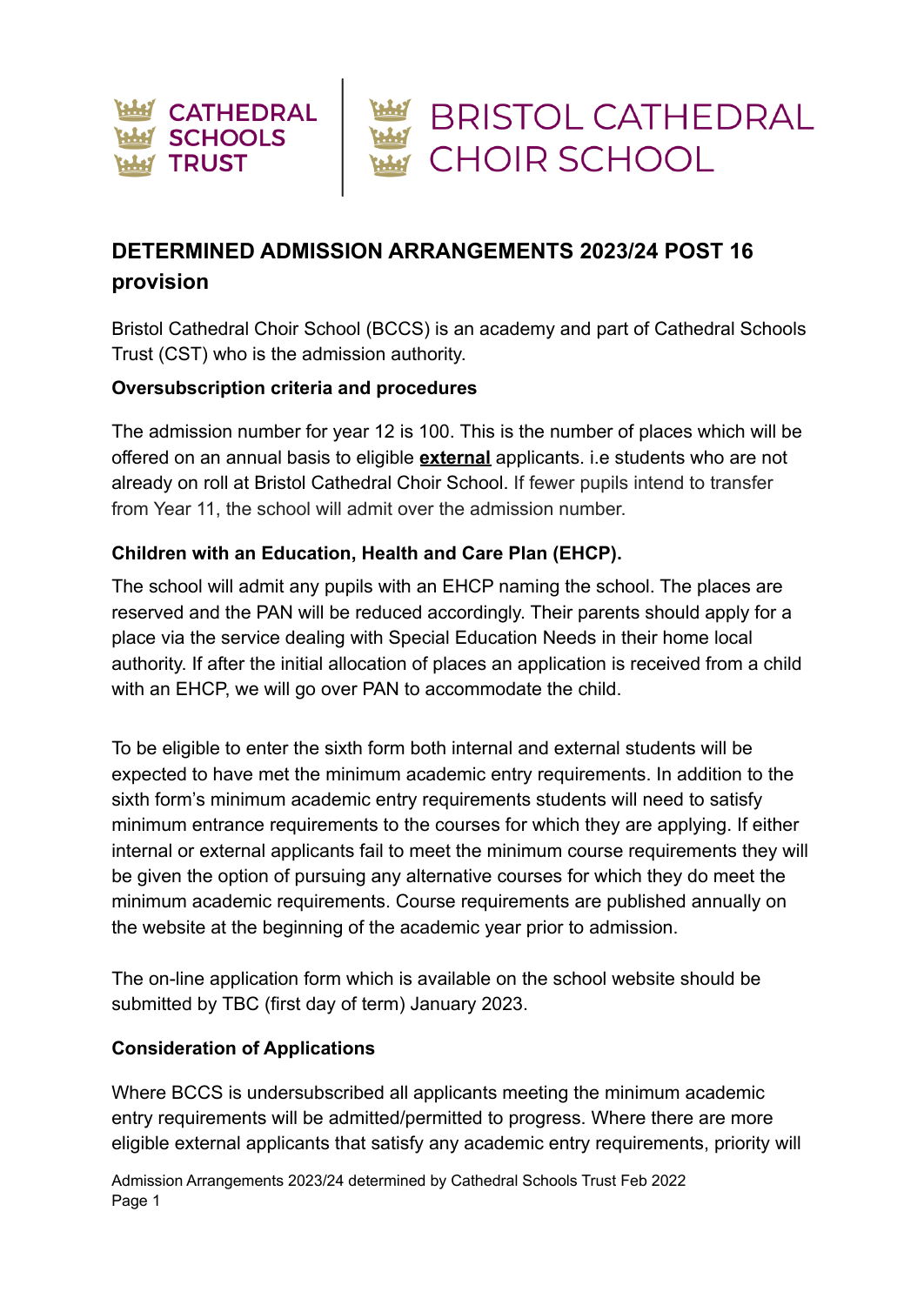be given in the order set out below:

## **1. Children in care or children who were previously in care**

Highest priority will be given to children in care or children who were previously in care at the time the application is submitted and will be allocated places in this category.

i. To a Local Authority in England and immediately after being in care who became subject to an adoption, child arrangement order, or special guardianship order.

ii. Those children who appear (to the admission authority) to have been in state care outside of England and ceased to be in state care as a result of being adopted.

Previously looked after children are children who were looked after but ceased to be so because they were adopted (or became subject to a child arrangements order or special guardianship order).

# **Children in Care and Children Previously in Care are defined as;**

i. Children in care are children who are in the care of a local authority or provided with accommodation by that authority under section 22 of the Children Act 1989. [1989 Children's Act](https://www.legislation.gov.uk/ukpga/1989/41/contents)

ii. Children previously in care

- this includes children who were adopted under the Adoption Act 1976 (see section 12 adoption orders) and children who were adopted under the Adoption and Children Act 2002 (see section 46 adoption orders)
- child arrangements orders are defined in s.8 if the Children Act 1989, as amended by s.12 of the Children and Families Act 2014. Child arrangements orders replaced residence orders and any residence order in force prior to 22 April 2014 is deemed to be a child arrangements order
- in accordance with Section 14A of the Children Act 1989, a Special Guardianship Order is defined as an order appointing one or more individuals to be a child's special guardian (or special guardians)
- Children who appear (to the admission authority) to have been in state care outside of England and ceased to be in state care as a result of being adopted.

iii. In relation to school admissions legislation a 'looked after child' is a child in public care at the time of application to a school. Applicants can provide evidence demonstrating their child was previously in care to an institution acting as a Local Authority, or an organisation that supports the best interests of the community/child. In the case of previously looked after children, admission authorities may request a copy of the adoption order, child arrangements order or special guardianship order

Admission Arrangements 2023/24 determined by Cathedral Schools Trust Feb 2022 Page 2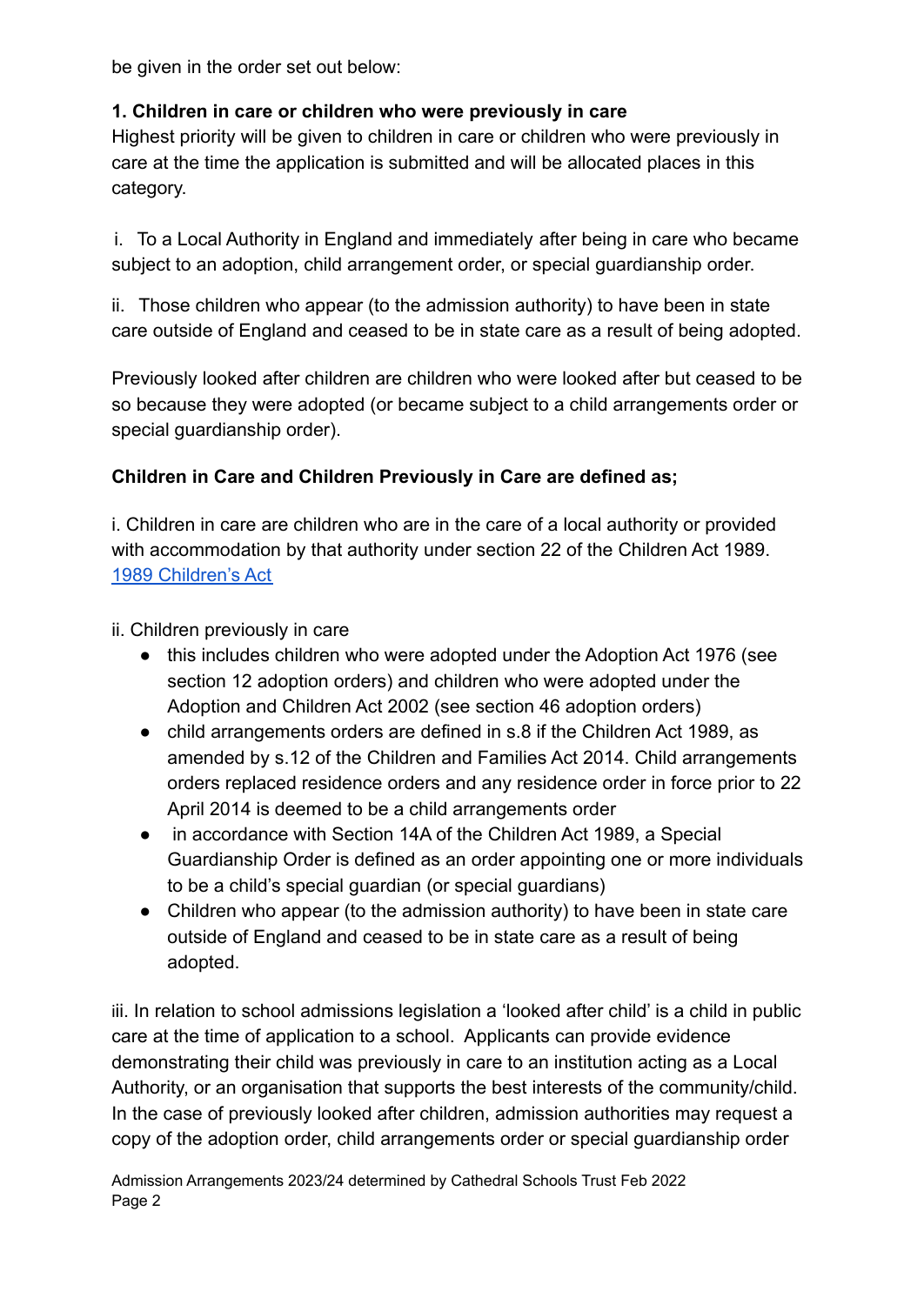and a letter from the local authority that last looked after the child, confirming that they were looked after immediately prior to that order being made, or such evidence that demonstrates a child was in state care outside of England prior to being adopted.

# **2. Siblings**

Next, children who, on the date of admission, will have a sibling on roll at Bristol Cathedral Choir School (age 11-16 secondary provision).

A sibling is defined as a natural brother or sister, or a half brother or sister, or a legally adopted brother or sister or half-brother or sister, or step brother or sister who will be living with them permanently at the same address. Step brothers/sisters are defined as children who are not necessarily related biologically (including foster children) but are living in the same household for the majority of the time at the address the admission authority considers to be the address of the child for whom the application is made.

For the avoidance of doubt this does not include cousins, other family members, friends or siblings in the BCCS 6th Form (Post 16 provision). A sibling must be attending (or is expected by the admission authority to be attending) the school (age 11-16 secondary provision) at the time of admission.

The admission authority may require proof of relationship and/or proof of residence. The applicant's address is not taken into consideration under this criterion.

### **3. Children of Staff<sup>1</sup>**

Next, priority will be given to children of staff who are employed by Cathedral Schools Trust (CST) where their main place of work is Bristol Cathedral Choir School. This will include all teaching and non-teaching staff who;

- a. have been employed at the School for at least two consecutive years at the time at which the application for admission is made; or
- b. were recruited to fill a vacant post at the School for which there is a demonstrable skill shortage.

Notes;

● A School will be the staff member's main place of work if they are based there for at least 50% of their contracted hours each week during term time.

<sup>1</sup> *The wording in the category has been varied to make it compliant with the revised School Admissions Code 2021.*

Admission Arrangements 2023/24 determined by Cathedral Schools Trust Feb 2022 Page 3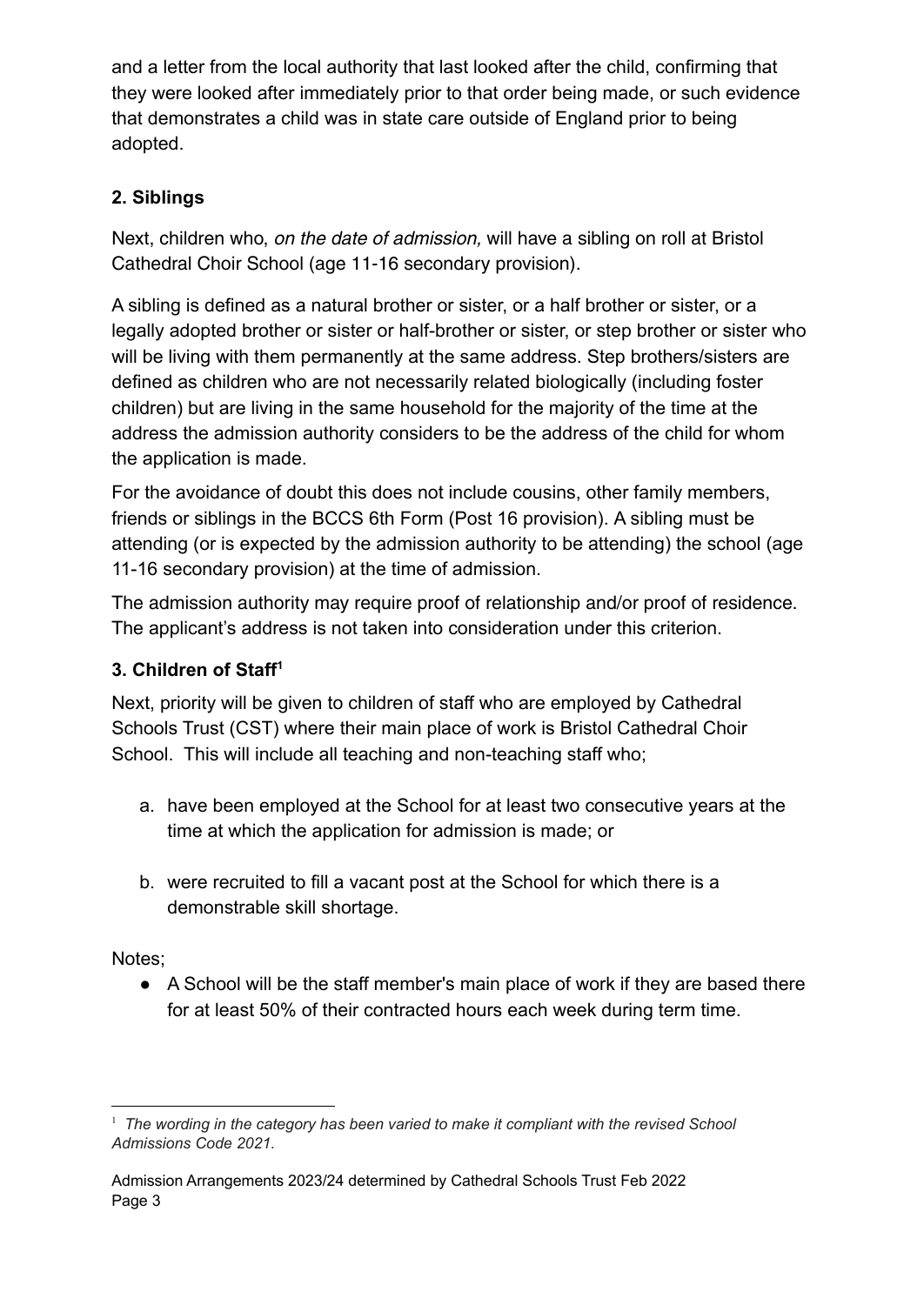- Children of staff include their natural or adopted children, children placed with the staff member on a long term foster placement, their step-children (i.e. their spouse's children) and the children of their partner who live with them. In all cases, the child must live at the same permanent address as the staff member.
- A staff member is an employee of CST with a 'continuity of employment' contract who is full time, part time, teaching, leadership or support staff, and who will still be employed by CST in the September the child is admitted.

For the avoidance of doubt, the applicant's address is not taken into consideration under this criterion. Parents applying for a place under this criterion should complete and submit the [Staff Supplementary Information Form](https://docs.google.com/document/d/1yxDHUU-M0oH8RbqhixKVZ0wZBZqjm_PM/edit?usp=sharing&ouid=111971969837556975984&rtpof=true&sd=true) by Date TBC (usually first day of Term 3) to CST. Please note that the parent applying on the CAF to the home local authority should be the member of staff.

## **4. Other children living in Bristol local authority postcode areas BS1 to BS16**

For other children not falling into any of the above categories, random allocation i.e the drawing of lots, will be used to decide the remainder of the places for children living in any of the following Bristol Local Authority postcode areas BS1 to BS16. This process will be overseen by an independent body.

## **5. Other children not living in Bristol local authority postcode areas BS1 to BS16**

In the event of any places still available these will be allocated by random allocation i.e the drawing of lots, to other children living outside of the above postcode areas. This process will be overseen by an independent body. Note: applicants living in South Gloucestershire Local Authority whose postcode is BS15 or BS16 will be included in this category.

### **Tiebreak**

If in categories [1-5] above a tie-break is necessary to determine which child is admitted, random allocation will be used to decide who will be admitted and this process will be overseen by an independent body.

### **Who can apply**

Applications will be accepted for children who meet one or more of the following:

- they are resident in the UK
- they hold full British Citizen Passports
- they are from countries whose passports have been endorsed to show that they have the [right to abode](https://www.gov.uk/right-of-abode) in this country

Admission Arrangements 2023/24 determined by Cathedral Schools Trust Feb 2022 Page 4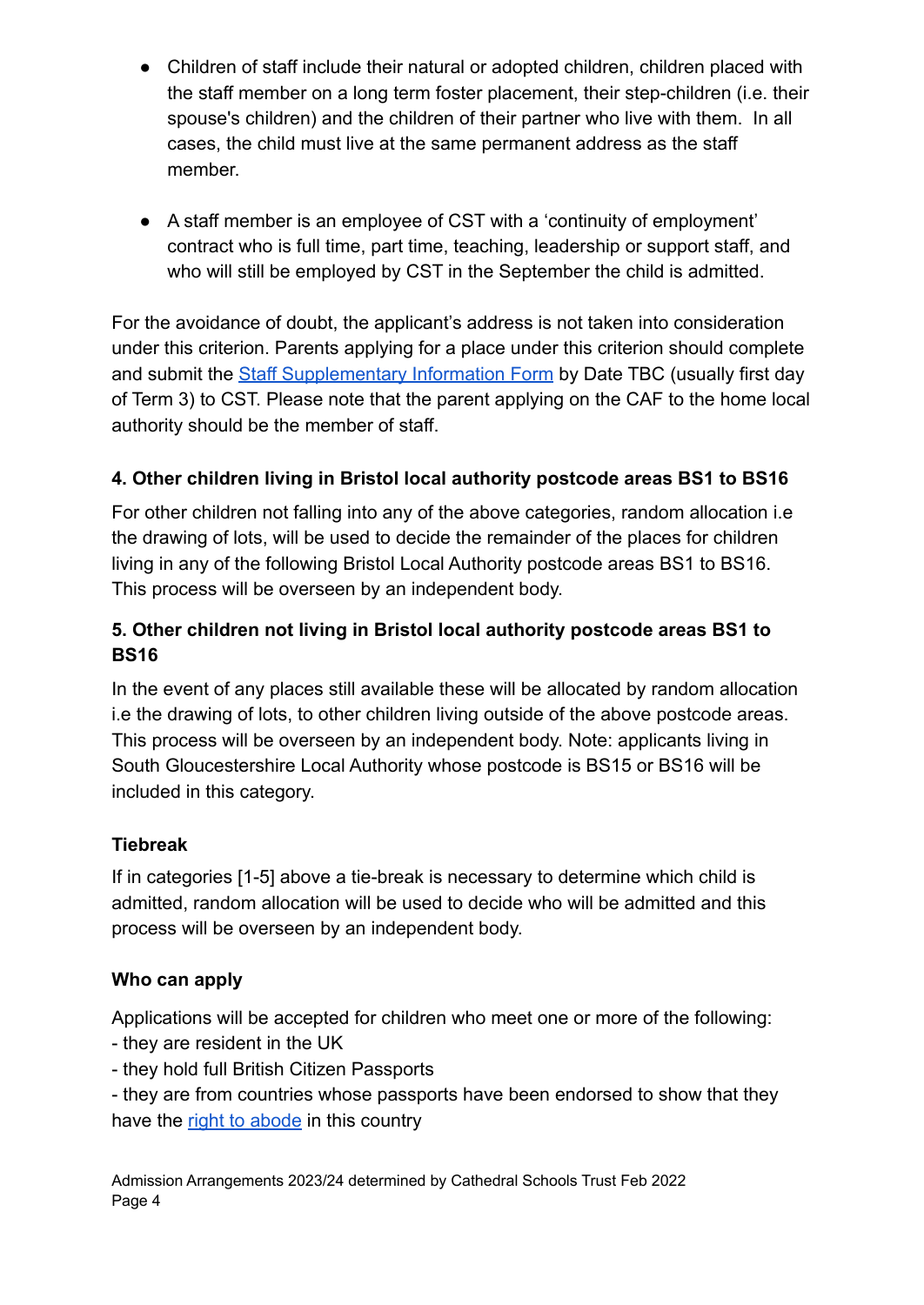Applications for children who do not meet one of the above will not be accepted until the child is in this country.

# **Applicant's Home address:**

A child's permanent home address, where he or she resides with a person with parental responsibility, or with a parent (as defined in Section 576 of the Education Act 1996). It is the address where the child spends the majority of the time. Documentary evidence may be required to confirm a child's home address.

The Admission Authority will not accept more than one address as the child's home address. Where a child regularly lives at more than one address the Admission Authority will have to reach a conclusion about which should be counted as the main address when allocating places, taking relevant evidence into account. Normally this will be the address where the child is registered with a medical GP. Where parents or carers are living separately and do not agree on the child's home address, they are urged to reach an agreement. If this does not happen evidence may be required by providing court documents or other legally binding documentation such as a sworn affidavit confirming where the child resides for the majority of the school week. Where satisfactory evidence cannot be provided, the Admission Authority will determine the address to be used for allocating a school place.

For the avoidance of doubt, In categories [1 and 2] above, the applicant's address is not taken into consideration to determine whether a child meets these criteria.

### **Late Applications**

All applications received by the admission authority after the closing date will be considered as late applications. Late applications will be considered after those received on time and will be considered after GCSE results day. If, following consideration of all applicants the school is oversubscribed, parents may request that their child is placed on the school's waiting list.

### **Admission of children outside normal age group**

Children are normally educated in school with others of their age group; however, in exceptional circumstances parents/carers may request that their child is admitted to a year group outside their normal age range, for instance where the child is gifted or talented or where a child has suffered from particular social or medical issues impacting his or her schooling. All such requests will be considered on their merits and either be agreed or refused, on that basis. If a request is refused, the child will still be considered for admission to their normal age group.

The process for requesting such an admission is as follows: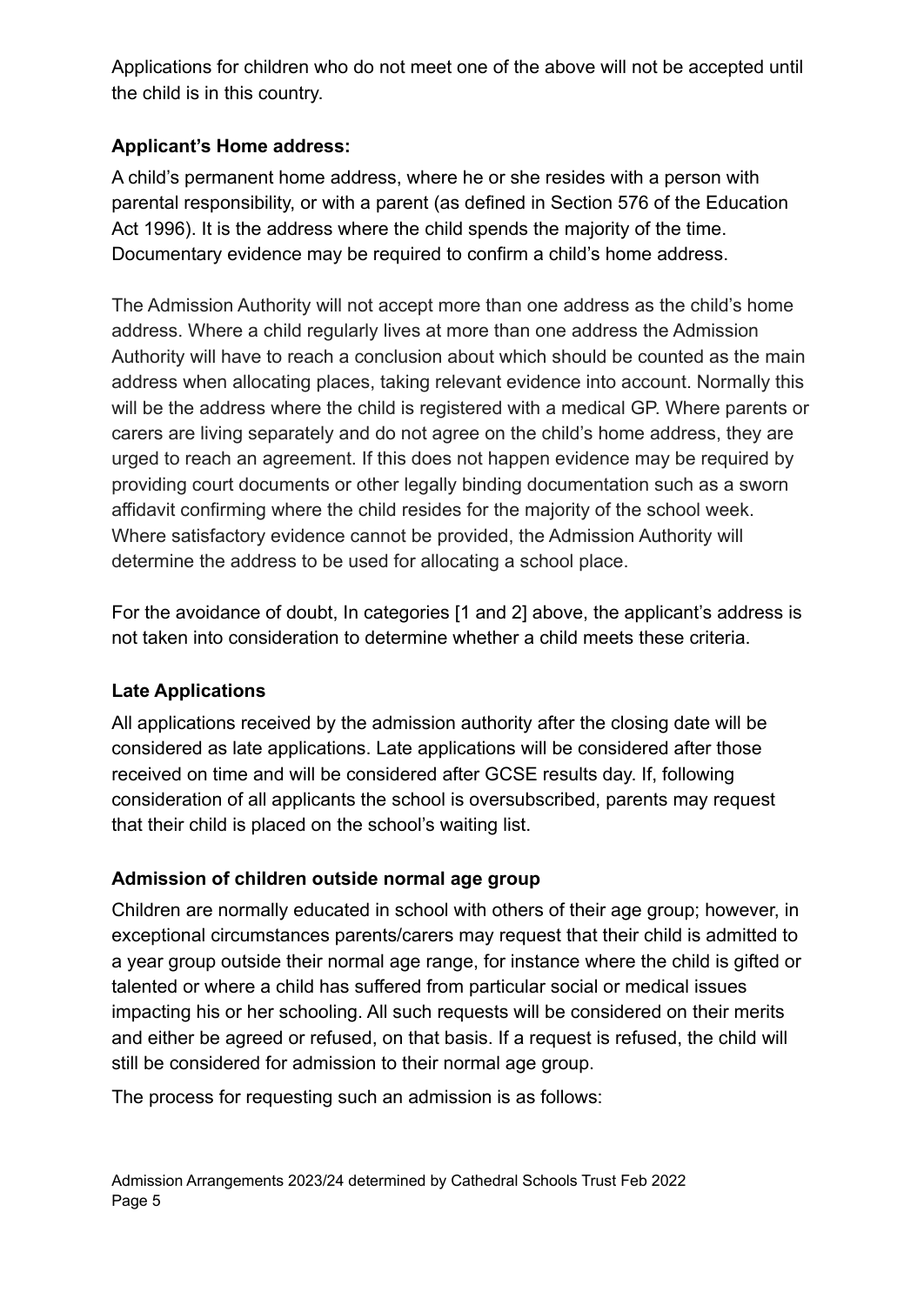With the application, parents should complete the form below to request that the child is admitted to another year group, and the reasons for that request;

#### [Form to request an out of normal chronological age group admission](https://docs.google.com/document/d/1f03DI-I5IKAKWaojrsTEV8_uJuoPcLn5/edit?usp=sharing&ouid=111971969837556975984&rtpof=true&sd=true)

Completed forms should be sent to the Admissions Officer, Cathedral Schools Trust, College Square, Bristol, BS1 5TS or via email to: [admissions@cathedralschoolstrust.org](mailto:admissions@cathedralschoolstrust.org)

Parents will submit any evidence in support of their case with the application, for instance from a medical practitioner, head teacher etc. Some of the evidence a parent might submit could include:

- Information about the child's academic, social and emotional development;
- Where relevant, their medical history and the views of a medical professional;
- Whether they have previously been educated out of their normal age group; and
- Whether they may naturally have fallen into a lower age group if it were not for being born prematurely.

The Trust will consider each case on its merits, taking into account the individual circumstances of the request and the child's best interests. The Admissions Committee along with the Head Teacher will then decide whether such an out-of-year group place will be agreed or refused. We will also ensure the parent is aware of whether the request for admission out of age group has been agreed before final offers are made, and the reason for any refusal. Requests for admission out of the normal year group will be considered alongside other applications made at the same time.

### **Waiting Lists**

Where in any year the school receives more applications for Sixth Form places than there are places available, a waiting list will operate until 31 December in the year of entry. This will be maintained by the Academy Trust and it will be open to any parent to ask for his or her child's name to be placed on the waiting list, following an unsuccessful application. In the case of sixth form admission the student may also ask for his or her name to be added to the waiting list.

The school will keep a list, ranked against the oversubscription criteria [1 - 5 above], of those applying for entry to Year 12 who are not made a conditional offer at Easter. Any of those students meeting the academic entry requirements on GCSE results day in August will be considered for a place if any students who were previously offered places, conditional upon meeting the above academic entry criteria, do not achieve their grades or do not take up their offer of a place in the sixth form.